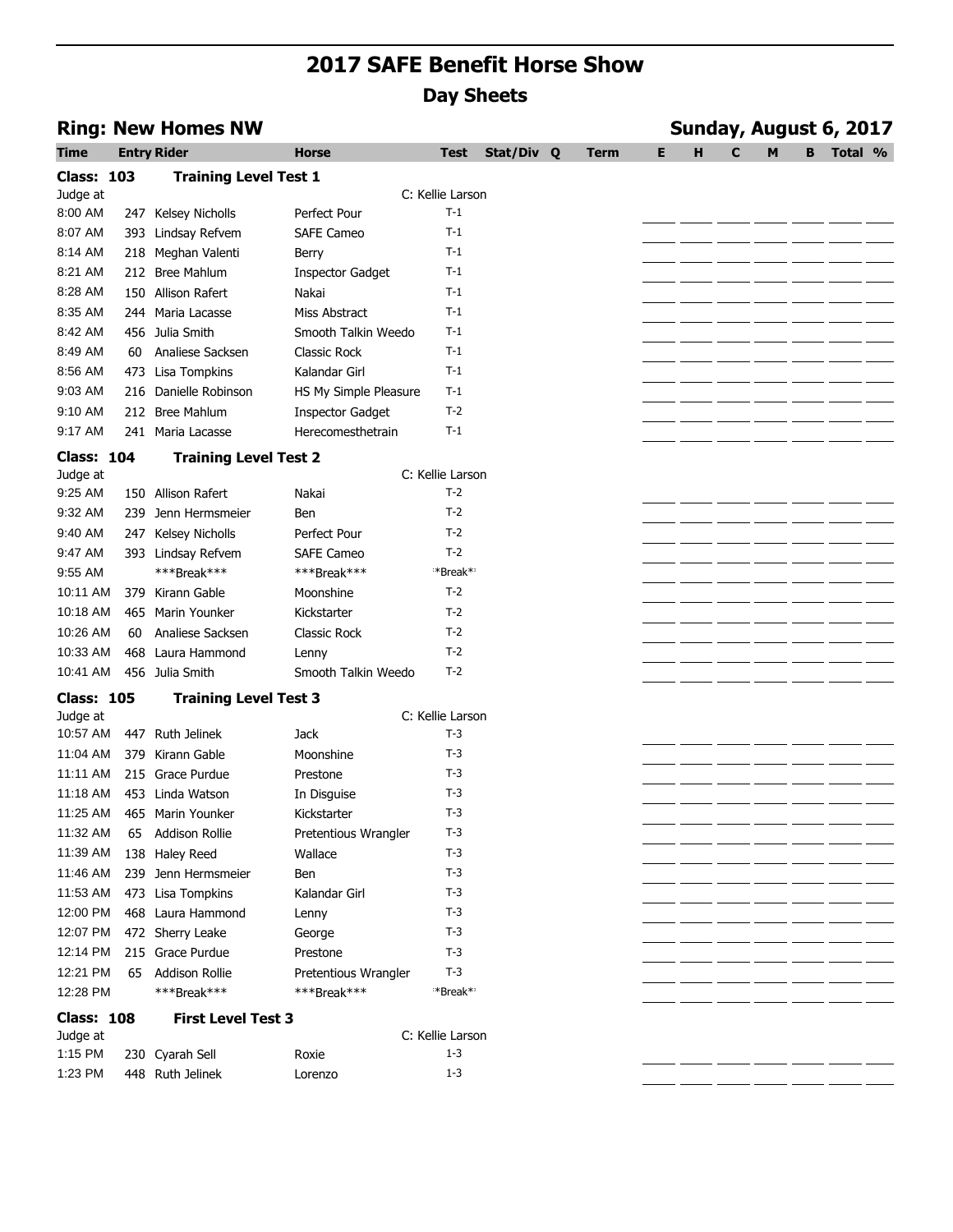| <b>Ring: New Homes NW</b> |      |                              |                |                  |            |  |             |   | Sunday, August 6, 2017 |   |   |   |         |  |  |  |
|---------------------------|------|------------------------------|----------------|------------------|------------|--|-------------|---|------------------------|---|---|---|---------|--|--|--|
| <b>Time</b>               |      | <b>Entry Rider</b>           | <b>Horse</b>   | <b>Test</b>      | Stat/Div Q |  | <b>Term</b> | E | H                      | C | M | B | Total % |  |  |  |
| <b>Class: 106</b>         |      | <b>First Level Test 1</b>    |                |                  |            |  |             |   |                        |   |   |   |         |  |  |  |
| Judge at                  |      |                              |                | C: Kellie Larson |            |  |             |   |                        |   |   |   |         |  |  |  |
| 1:32 PM                   |      | 244 Maria Lacasse            | Miss Abstract  | $1 - 1$          |            |  |             |   |                        |   |   |   |         |  |  |  |
| 1:39 PM                   |      | 475 Helga Roberts            | Bella          | $1 - 1$          |            |  |             |   |                        |   |   |   |         |  |  |  |
| 1:46 PM                   | 473  | Lisa Tompkins                | Kalandar Girl  | $1 - 1$          |            |  |             |   |                        |   |   |   |         |  |  |  |
| 1:53 PM                   | 453. | Linda Watson                 | In Disguise    | $1 - 1$          |            |  |             |   |                        |   |   |   |         |  |  |  |
| 2:00 PM                   | 448  | Ruth Jelinek                 | Lorenzo        | $1 - 1$          |            |  |             |   |                        |   |   |   |         |  |  |  |
| 2:07 PM                   |      | 138 Haley Reed               | Wallace        | $1 - 1$          |            |  |             |   |                        |   |   |   |         |  |  |  |
| <b>Class: 107</b>         |      | <b>First Level Test 2</b>    |                |                  |            |  |             |   |                        |   |   |   |         |  |  |  |
| Judge at                  |      |                              |                | C: Kellie Larson |            |  |             |   |                        |   |   |   |         |  |  |  |
| 2:14 PM                   |      | 475 Helga Roberts            | Bella          | $1 - 2$          |            |  |             |   |                        |   |   |   |         |  |  |  |
| <b>Class: 109</b>         |      | <b>Second Level TOC</b>      |                |                  |            |  |             |   |                        |   |   |   |         |  |  |  |
| Judge at                  |      |                              |                | C: Kellie Larson |            |  |             |   |                        |   |   |   |         |  |  |  |
| 2:21 PM                   |      | 230 Cyarah Sell              | Roxie          | $2 - 3$          |            |  |             |   |                        |   |   |   |         |  |  |  |
| 2:29 PM                   |      | ***Break***                  | ***Break***    | *Break*          |            |  |             |   |                        |   |   |   |         |  |  |  |
| <b>Class: 113</b>         |      | <b>Musical Freestyle TOC</b> |                |                  |            |  |             |   |                        |   |   |   |         |  |  |  |
| Judge at                  |      |                              |                | C: Kellie Larson |            |  |             |   |                        |   |   |   |         |  |  |  |
| 2:40 PM                   | 450  | Monica Prather               | Zippers Galore | <b>WFBL</b>      |            |  |             |   |                        |   |   |   |         |  |  |  |
| 2:46 PM                   | 448  | <b>Ruth Jelinek</b>          | Lorenzo        | FS1              |            |  |             |   |                        |   |   |   |         |  |  |  |
| <b>Class: 114</b>         |      | Pas De Deux                  |                |                  |            |  |             |   |                        |   |   |   |         |  |  |  |
| Judge at                  |      |                              |                | C: Kellie Larson |            |  |             |   |                        |   |   |   |         |  |  |  |
| 2:52 PM                   | 52   | <b>Madeline Harris</b>       | Atlas          | PdD              |            |  |             |   |                        |   |   |   |         |  |  |  |
| <b>Class: 119</b>         |      | <b>WDAA Level 2 TOC</b>      |                |                  |            |  |             |   |                        |   |   |   |         |  |  |  |
| Judge at                  |      |                              |                | C: Kellie Larson |            |  |             |   |                        |   |   |   |         |  |  |  |
| 3:02 PM                   | 231  | Sarah Stevens                | Down for Cash  | WDL2T3           |            |  |             |   |                        |   |   |   |         |  |  |  |
| 3:08 PM                   |      | 231 Sarah Stevens            | Down for Cash  | WDL2T1           |            |  |             |   |                        |   |   |   |         |  |  |  |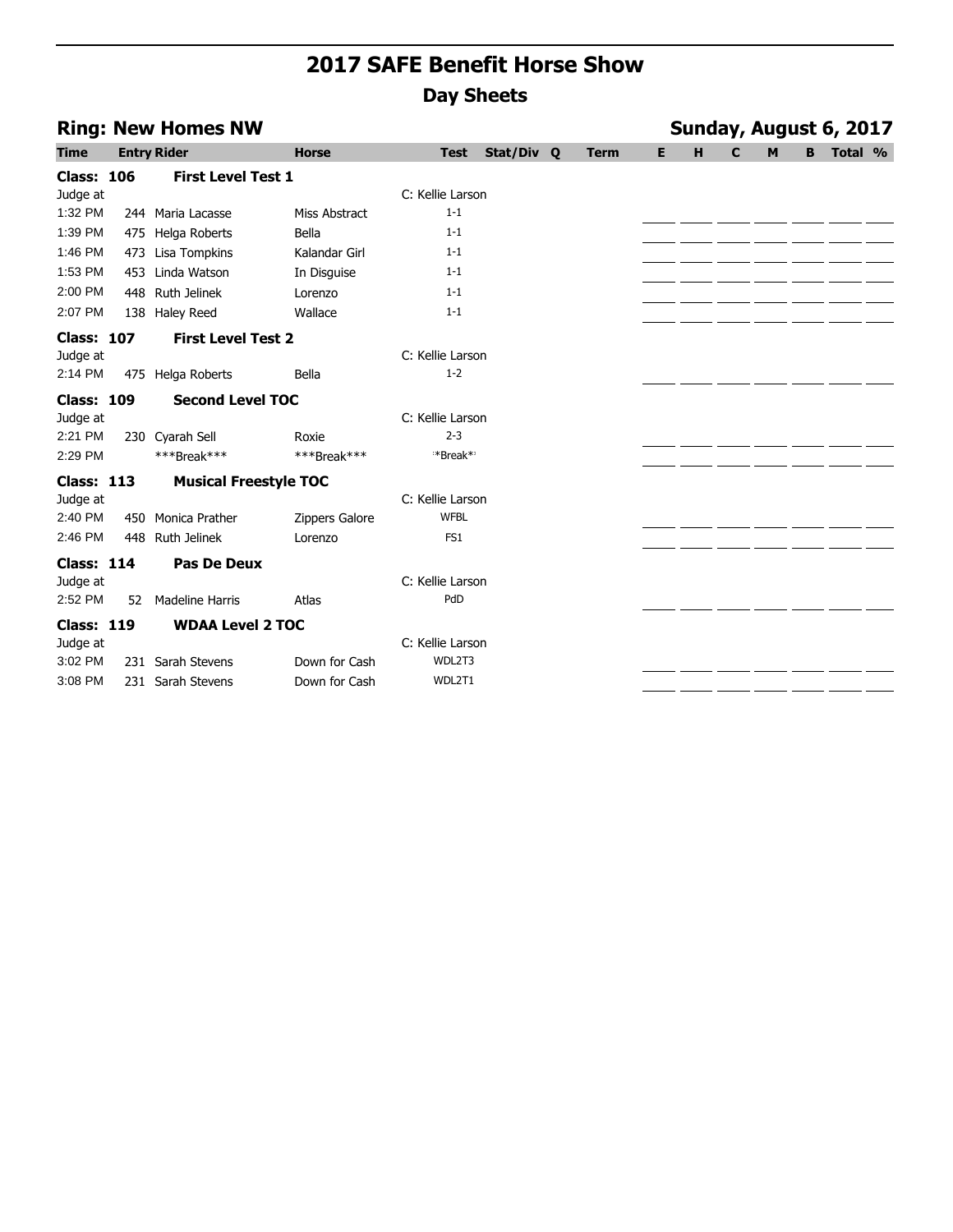| <b>Ring: Pacific Moon</b> |     |                        |                         |                |            |             | Sunday, August 6, 2017 |   |   |   |   |         |  |  |
|---------------------------|-----|------------------------|-------------------------|----------------|------------|-------------|------------------------|---|---|---|---|---------|--|--|
| Time                      |     | <b>Entry Rider</b>     | <b>Horse</b>            | Test           | Stat/Div Q | <b>Term</b> | E                      | н | C | M | в | Total % |  |  |
| <b>Class: 100</b>         |     | <b>Intro A</b>         |                         |                |            |             |                        |   |   |   |   |         |  |  |
| Judge at                  |     |                        |                         | C: Nicol Hinde |            |             |                        |   |   |   |   |         |  |  |
| 8:00 AM                   |     | 250 Maria Lacasse      | Sanibel Harbor          | <b>ILA</b>     |            |             |                        |   |   |   |   |         |  |  |
| 8:06 AM                   |     | 142 Kylie Medina       | SnoozieBluMtnGirl       | <b>ILA</b>     |            |             |                        |   |   |   |   |         |  |  |
| 8:12 AM                   |     | 470 Mara Press Avery   | Ekhaterina              | ILA            |            |             |                        |   |   |   |   |         |  |  |
| 8:18 AM                   |     | 236 Allyson Weusten    | Confettis Topper        | <b>ILA</b>     |            |             |                        |   |   |   |   |         |  |  |
| 8:24 AM                   |     | 216 Danielle Robinson  | HS My Simple Pleasure   | ILA            |            |             |                        |   |   |   |   |         |  |  |
| 8:30 AM                   | 57  | <b>Tristin Younker</b> | Scooter                 | <b>ILA</b>     |            |             |                        |   |   |   |   |         |  |  |
| 8:36 AM                   |     | 210 Amanda Hardebeck   | COS Light Me UP         | ILA            |            |             |                        |   |   |   |   |         |  |  |
| 8:42 AM                   | 67  | Sarah Buehler          | Wonder                  | <b>ILA</b>     |            |             |                        |   |   |   |   |         |  |  |
| 8:48 AM                   |     | 402 Robyn Atkins       | Hazel Graceful Aire     | <b>ILA</b>     |            |             |                        |   |   |   |   |         |  |  |
| 8:54 AM                   |     | 471 Danna Johnston     | Shy Solitaire++/        | <b>ILA</b>     |            |             |                        |   |   |   |   |         |  |  |
| 9:00 AM                   |     | 219 Alisa Walters      | Jasmine                 | ILA            |            |             |                        |   |   |   |   |         |  |  |
| 9:06 AM                   |     | 381 Danielle Peterson  | Bella                   | <b>ILA</b>     |            |             |                        |   |   |   |   |         |  |  |
| 9:12 AM                   | 51  | <b>Reese Garnes</b>    | Rio                     | <b>ILA</b>     |            |             |                        |   |   |   |   |         |  |  |
| 9:18 AM                   | 57  | <b>Tristin Younker</b> | Scooter                 | <b>ILA</b>     |            |             |                        |   |   |   |   |         |  |  |
| 9:24 AM                   |     | 145 Lucy Leake-Deebach | Coconut                 | ILA            |            |             |                        |   |   |   |   |         |  |  |
| 9:30 AM                   | 488 | Ronda Andrews          | Johnny                  | <b>ILA</b>     |            |             |                        |   |   |   |   |         |  |  |
| 9:36 AM                   |     | 241 Maria Lacasse      | Herecomesthetrain       | ILA            |            |             |                        |   |   |   |   |         |  |  |
| <b>Class: 101</b>         |     | <b>Intro B</b>         |                         |                |            |             |                        |   |   |   |   |         |  |  |
| Judge at                  |     |                        |                         | C: Nicol Hinde |            |             |                        |   |   |   |   |         |  |  |
| 9:45 AM                   |     | 470 Mara Press Avery   | Ekhaterina              | <b>ILB</b>     |            |             |                        |   |   |   |   |         |  |  |
| 9:51 AM                   | 238 | Helen Kuni             | Angel                   | <b>ILB</b>     |            |             |                        |   |   |   |   |         |  |  |
| 9:57 AM                   |     | 436 Emily Bullard      | Sentimental Journey     | ILB            |            |             |                        |   |   |   |   |         |  |  |
| 10:03 AM                  |     | ***Break***            | ***Break***             | **Break**      |            |             |                        |   |   |   |   |         |  |  |
| 10:13 AM                  |     | 402 Robyn Atkins       | Hazel Graceful Aire     | ILB            |            |             |                        |   |   |   |   |         |  |  |
| 10:19 AM                  |     | 145 Lucy Leake-Deebach | Coconut                 | <b>ILB</b>     |            |             |                        |   |   |   |   |         |  |  |
| 10:25 AM                  |     | 210 Amanda Hardebeck   | COS Light Me UP         | ILB            |            |             |                        |   |   |   |   |         |  |  |
| 10:31 AM                  |     | 471 Danna Johnston     | Shy Solitaire++/        | ILB            |            |             |                        |   |   |   |   |         |  |  |
| 10:37 AM                  |     | 206 Louise Doerrer     | Kiss This Miss          | ILB            |            |             |                        |   |   |   |   |         |  |  |
| 10:43 AM                  |     | 488 Ronda Andrews      | Johnny                  | <b>ILB</b>     |            |             |                        |   |   |   |   |         |  |  |
| 10:49 AM                  | 295 | <b>Bre Cooper</b>      | Speak Easy              | ILB            |            |             |                        |   |   |   |   |         |  |  |
| 10:55 AM                  |     | 219 Alisa Walters      | Jasmine                 | ILB            |            |             |                        |   |   |   |   |         |  |  |
| 11:01 AM                  |     | 472 Sherry Leake       | George                  | ILB            |            |             |                        |   |   |   |   |         |  |  |
| 11:07 AM                  |     | 142 Kylie Medina       | SnoozieBluMtnGirl       | <b>ILB</b>     |            |             |                        |   |   |   |   |         |  |  |
| 11:13 AM                  | 471 | Danna Johnston         | Shy Solitaire++/        | ILB            |            |             |                        |   |   |   |   |         |  |  |
| 11:19 AM                  | 51  | <b>Reese Garnes</b>    | Rio                     | ILB            |            |             |                        |   |   |   |   |         |  |  |
| 11:25 AM                  |     | 236 Allyson Weusten    | Confettis Topper        | ILB            |            |             |                        |   |   |   |   |         |  |  |
| 11:31 AM                  |     | 216 Danielle Robinson  | HS My Simple Pleasure   | ILB            |            |             |                        |   |   |   |   |         |  |  |
| 11:37 AM                  |     | 381 Danielle Peterson  | Bella                   | <b>ILB</b>     |            |             |                        |   |   |   |   |         |  |  |
| 11:43 AM                  |     | 444 Adam Farnham       | Meika                   | ILB            |            |             |                        |   |   |   |   |         |  |  |
| <b>Class: 102</b>         |     | <b>Intro C</b>         |                         |                |            |             |                        |   |   |   |   |         |  |  |
| Judge at                  |     |                        |                         | C: Nicol Hinde |            |             |                        |   |   |   |   |         |  |  |
| 11:50 AM                  |     | 402 Robyn Atkins       | Hazel Graceful Aire     | IC             |            |             |                        |   |   |   |   |         |  |  |
| 11:56 AM                  |     | 206 Louise Doerrer     | <b>Kiss This Miss</b>   | IC             |            |             |                        |   |   |   |   |         |  |  |
| 12:02 PM                  |     | 238 Helen Kuni         | Angel                   | IC             |            |             |                        |   |   |   |   |         |  |  |
| 12:08 PM                  |     | 218 Meghan Valenti     | Berry                   | IC             |            |             |                        |   |   |   |   |         |  |  |
| 12:14 PM                  |     | 216 Danielle Robinson  | HS My Simple Pleasure   | IC             |            |             |                        |   |   |   |   |         |  |  |
| 12:20 PM                  |     | 150 Allison Rafert     | Nakai                   | IC             |            |             |                        |   |   |   |   |         |  |  |
| 12:26 PM                  | 119 | Kiera Forgrieve        | <b>Inspector Gadget</b> | IC             |            |             |                        |   |   |   |   |         |  |  |
| 12:32 PM                  |     | ***Break***            | ***Break***             | *Break*        |            |             |                        |   |   |   |   |         |  |  |
|                           |     |                        |                         |                |            |             |                        |   |   |   |   |         |  |  |